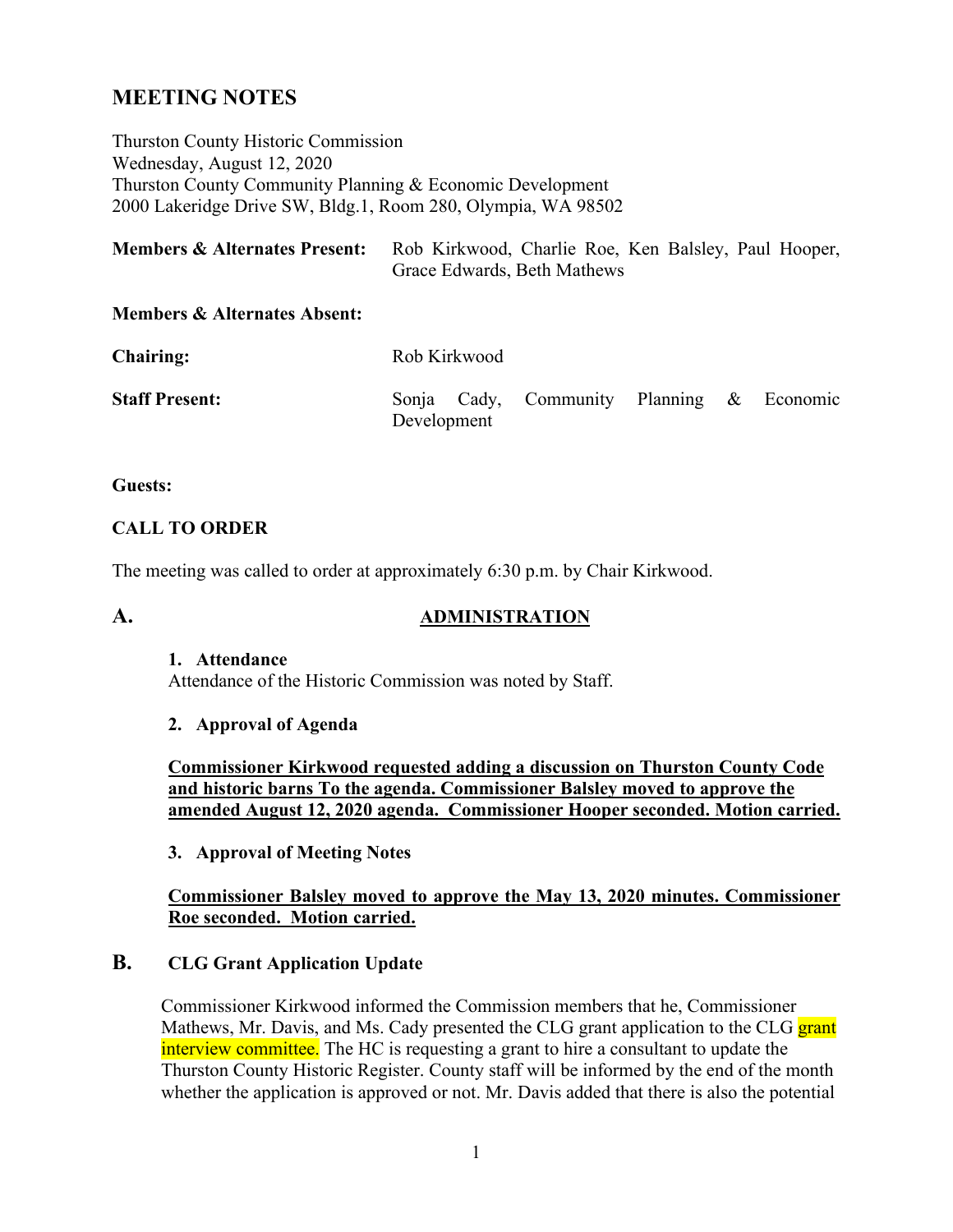for a partial grant. Commissioner Mathews suggested using some of the Historic Commission budget to hire a consultant if the CLG grant is not awarded.

## **C. Update on Heritage Grant Program**

Mr. Davis gave an update on the amendments to the Heritage Grant application and guidelines that staff, Commissioner Roe and Commissioner Kirkwood had worked on. The amendments include more detail and a more extensive review process on capital projects. The intent is to ensure applicants are aware of guidelines to and materials used to maintain the historic integrity of properties so they can remain on the register.

The County's legal department is currently reviewing the amendments. Staff is hopeful the applications will be ready to be released in late August or early September.

#### **D. Yelm Cemetery Historic Register Update**

The Commission decided to have the public hearing for the Yelm Cemetery's placement on the Historic Register at the September 9<sup>th</sup> meeting. Ms. Cady updated the group that she had contacted the cemetery to inform them of the public hearing date and asked for some additional historical information on the cemetery.

## **E. Book Update**

Mr. Davis gave the good news that the legal review of the book contract has been completed. The contract end date was extended to December of 2022 due to the delays from Covid. Ms. Cady is working with Ms. Stevenson of OHS to schedule a zoom meeting to discuss the book roll out.

## **F. Subcommittee Updates**

The Commission discussed the following projects:

- $\Box$  Joint Meetings with Other Commissions (Charlie, Sandy Rob, Grace) The subcommittee met earlier in the month, Grace created a survey and Sandy wrote an invitation. Rob confirmed that the speaker, Lauren Hoogkamer, is available in October excluding the  $17<sup>th</sup>$ . Staff will send Ms. Hoogkamer a vendor list so she will be able to be reimbursed.
- $\Box$  Outreach Committee/Birthday Celebration County Fair (Ken, Grace, Paul) Rob requested the birthday celebration occur during the Joint Summit meeting.
- $\Box$  Historic Register Verification (Beth) Apply for a grant to hire a consultant.
- $\Box$  Historic Signs three historic ballrooms, joint marker with tribes (Sandy, Ken, Paul, Elaine) Paul and Ken had discussions with a husband and wife associated with the Evergreen Ballroom property. There is a conflict of ownership and that is causing a